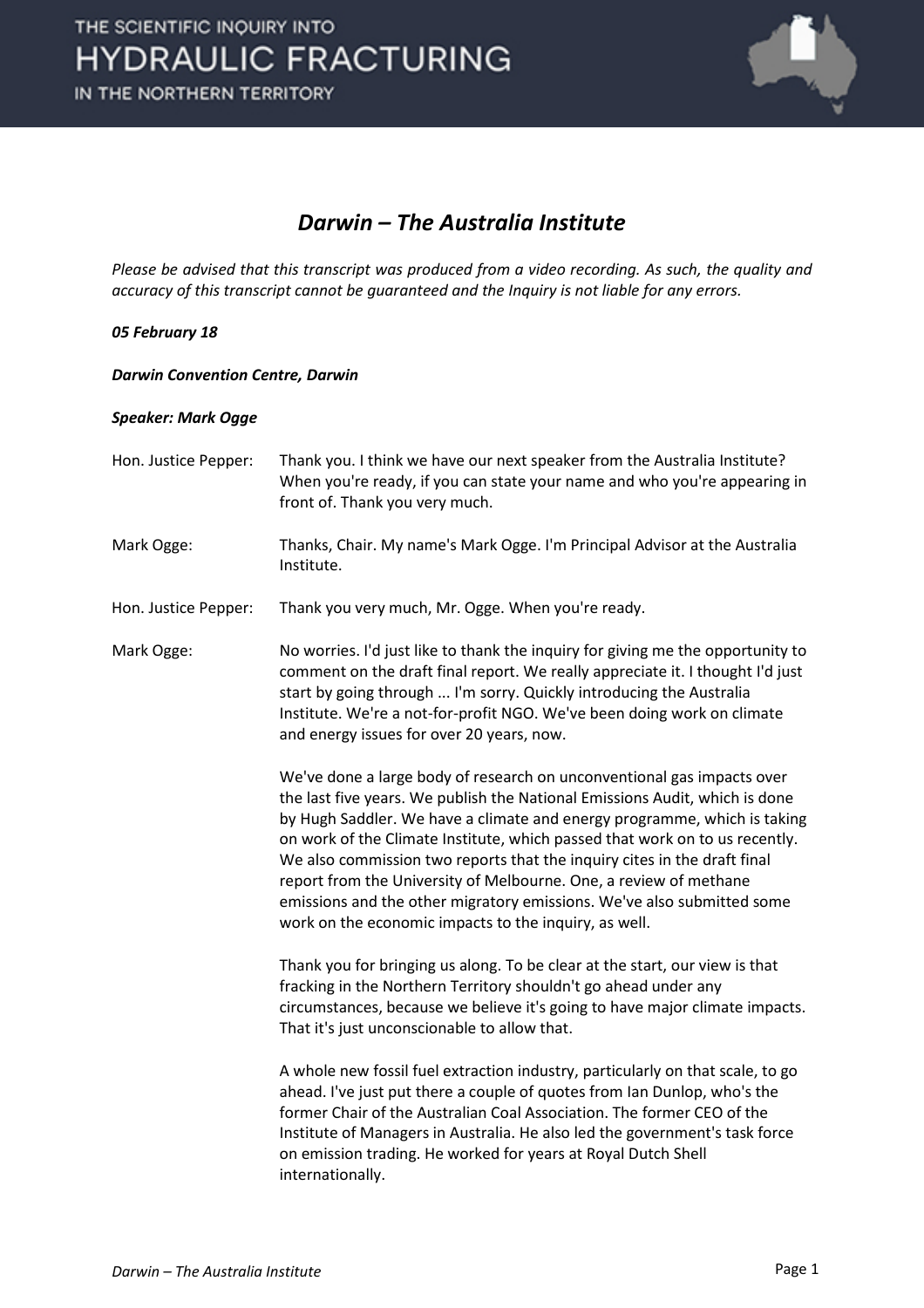

He's somebody who's very intensely into all this stuff, and comes from a very informed perspective. This is his submission to the inquiry on the draft final report. He says, "In addressing the potential impact of Northern Territory fracking on global and regional climate change, it is fundamentally flawed as it ignores the systematic existential risk that's now being locked in by global climate change inaction."

Then he's going on to say that, "To suggest that the development of a major shale gas hydraulic fracturing industry in the Northern Territory would have negligible impact on climate warming, and that the associated emissions, whether figurative or life cycle represent a medium risk of low consequences, demonstrates a serious failure to understand the existential nature of climate risk and its potentially catastrophic impact on the Northern Territory."

I think that's his view, but it reflects my concern that climate change is a very- a big danger at the moment. I guess I'm wondering whether the panel acknowledges the magnitude of that risk? On the slide at the moment, we've got projections from the IPCC. They're looking at by the end of the century, four to six, potentially up to eight degree warming.

World Bank has said that that's incompatible with an organised global community. I'd just be interested in that context, approving a whole new fossil fuel industry of that scale seems irresponsible to me. I'd just like to understand whether the panel accepts those IPCC projections and the World Bank interpretation of those consequences.

Hon. Justice Pepper: We certainly do. I would have thought that it's not just incompatible with an organised local community. I would've thought it's incompatible with life.

Mark Ogge: Yeah.

Hon. Justice Pepper: Full stop.

- Mark Ogge: Okay, Okay. No worries.
- Hon. Justice Pepper: Nobody disputes science.

Mark Ogge: Yes. Okay, well that's good to know. So, that just helps me understand a bit.

Hon. Justice Pepper: That's been stated very early on by the panel very clearly in relation to a number of people who have presented here.

Mark Ogge: Yeah. Okay. Thank you Chair. That's good. That's really comforting to hear.

So, I'll just bring you to the relevance to the Northern Territory. The Northern Territory's particularly susceptible to climate impacts and the Australian government has pointed out on the environmental impact website that currently there's 11 days in the Northern Territory over 30 to five degrees per year and in 2070, that's estimated to increase to 308 per year without strong action on reducing global warming and that combined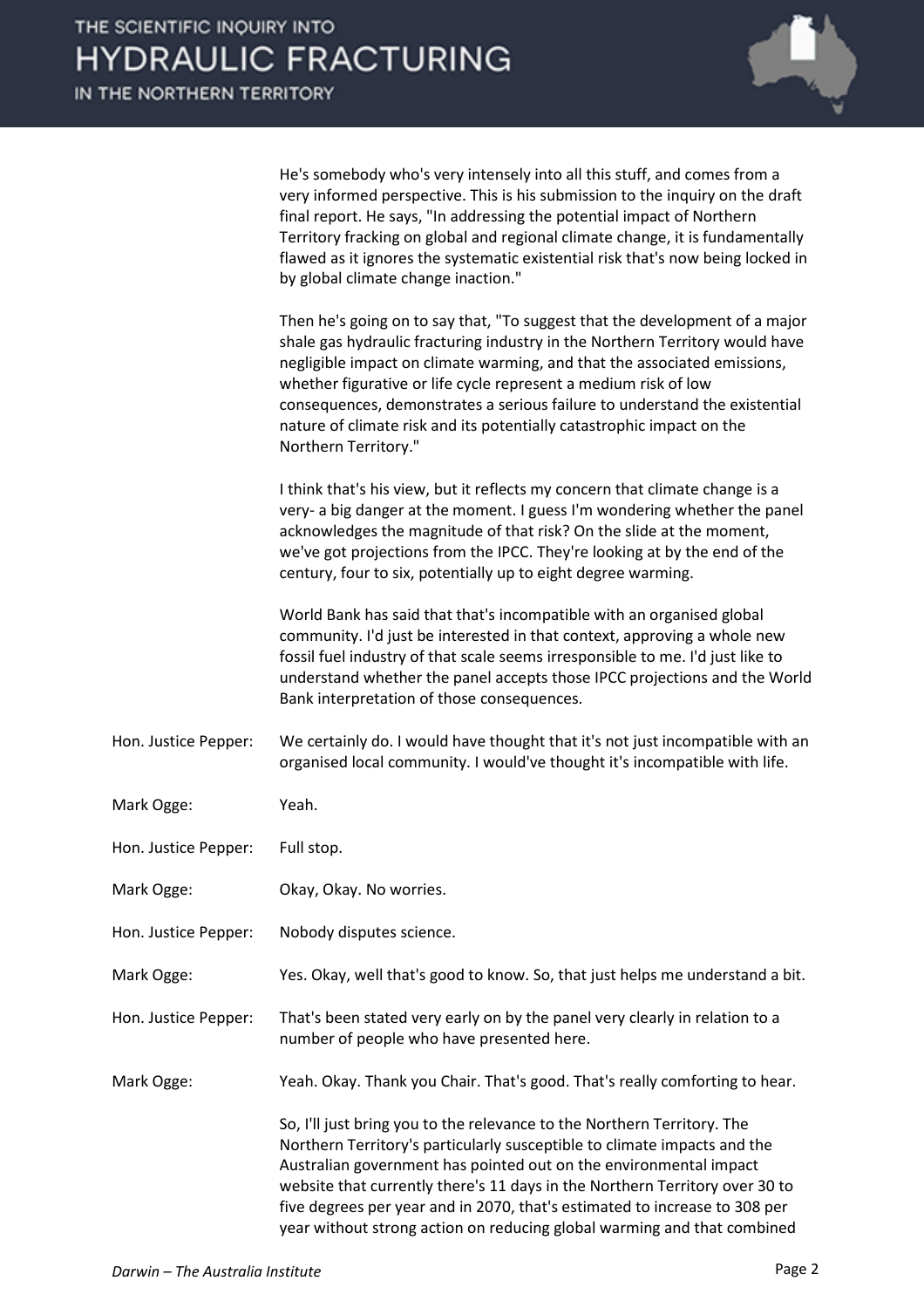

|                      | with the increased humidity, et cetera, is just a bit of a terrifying thought on<br>the thought for Territorian and heat waves kill more Australians than all<br>other natural disasters combined.                                                                                                                                                              |
|----------------------|-----------------------------------------------------------------------------------------------------------------------------------------------------------------------------------------------------------------------------------------------------------------------------------------------------------------------------------------------------------------|
|                      | So, I think it's a very real threat to the Northern Territory community in<br>particular so yeah, I just wanted to reinforce that that's the basis of our<br>concern.                                                                                                                                                                                           |
|                      | There's a couple of just early things that are kind of in the introduction for<br>the greenhouse gas to chapter that I just wanted to point out.                                                                                                                                                                                                                |
|                      | The first is that on page five of the report it says, "The shale gas revolution<br>turned the US from an energy importer into an energy exporter."                                                                                                                                                                                                              |
|                      | That's actually incorrect. The US still imports a lot of oil. It's reduced the<br>amount of imports so that statement's incorrect and that's pretty kind of an<br>important framing statement in the report so we suggest that it should say,<br>"The shale gas revolution did not turn the US from an energy importer into<br>an energy exporter just to be  " |
| Hon. Justice Pepper: | So you're saying it exports no gas? Oh, sorry. It exports no energy?                                                                                                                                                                                                                                                                                            |
| Mark Ogge:           | It exports a little bit. There's crude oil exports down there but there's a tiny<br>little green line at the bottom.                                                                                                                                                                                                                                            |
|                      | Are you having to see the presentation?                                                                                                                                                                                                                                                                                                                         |
| Hon. Justice Pepper: | Yes. Oh, yes. What you can't see is there's a big screen, huge screen in front<br>of us.                                                                                                                                                                                                                                                                        |
| Mark Ogge:           | I'm sorry.                                                                                                                                                                                                                                                                                                                                                      |
|                      | So, the green line at the bottom is crude energy exports and the blue.<br>Sorry, there's crude production and crude imports, so shale oil and shale gas<br>means that they import less energy but they still actually import a lot of<br>energy into the US.                                                                                                    |
| Hon. Justice Pepper: | I don't think that's what that sentence says though. It doesn't say that it<br>doesn't import any energy.                                                                                                                                                                                                                                                       |
| Mark Ogge:           | "Turned the US from an energy importer into an energy exporter."                                                                                                                                                                                                                                                                                                |
| Hon. Justice Pepper: | It does both, does it not?                                                                                                                                                                                                                                                                                                                                      |
| Mark Ogge:           | Yeah, but it implies by saying it turned the US from an energy importer to an<br>energy exporter implies that there's a net export.                                                                                                                                                                                                                             |
|                      | Okay, then that's the interpretation of that part.                                                                                                                                                                                                                                                                                                              |
| Hon. Justice Pepper: | Thank you for that clarification.                                                                                                                                                                                                                                                                                                                               |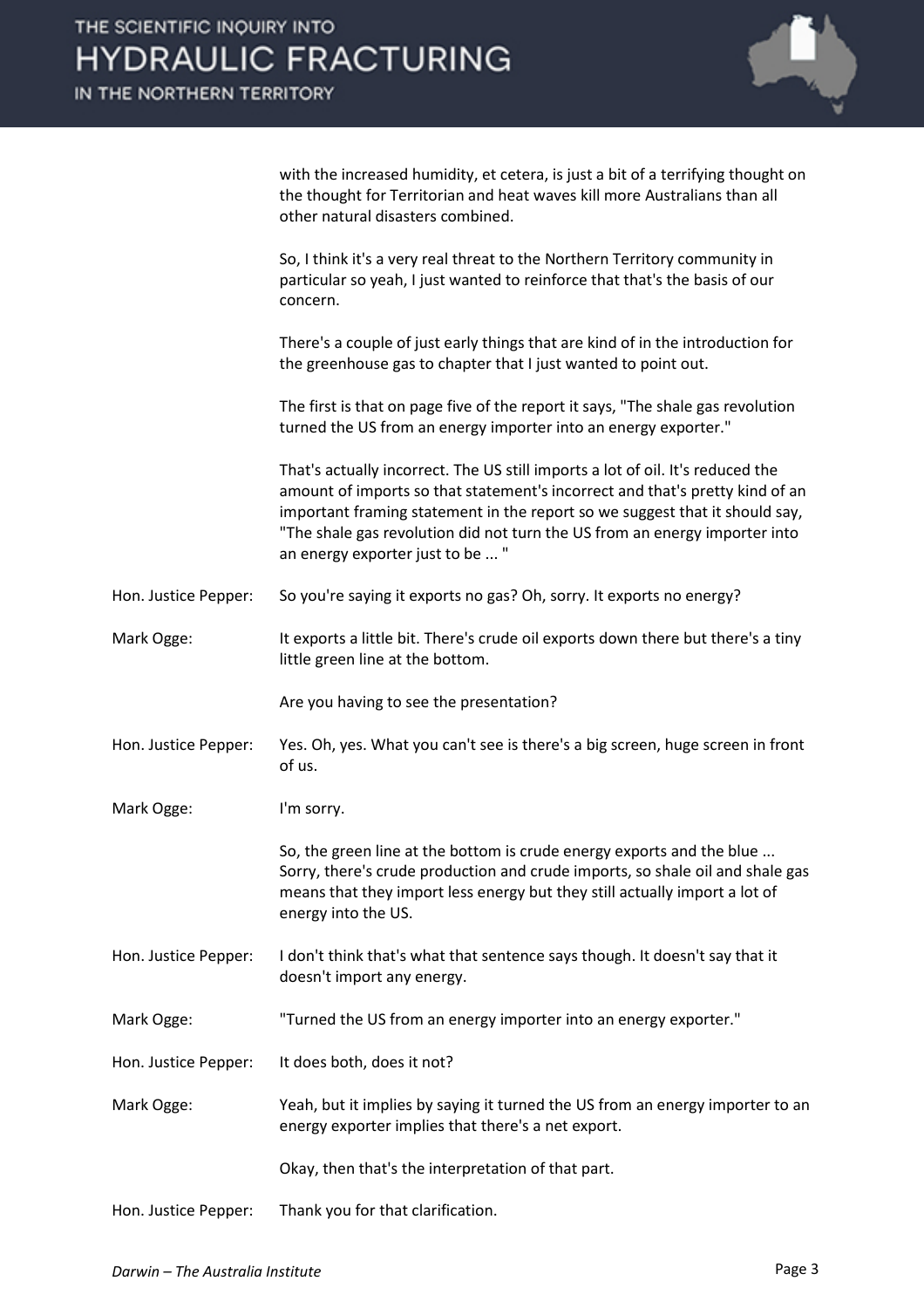

| Mark Ogge:           | Okay. Thanks.                                                                                                                                                                                                                                                                                                                                                    |
|----------------------|------------------------------------------------------------------------------------------------------------------------------------------------------------------------------------------------------------------------------------------------------------------------------------------------------------------------------------------------------------------|
|                      | And similarly, shale gas is a form of natural gas. This is from the first few<br>lines in the greenhouse gas section. "Shale gas is a form of natural gas and is<br>an important source of energy in the Australian energy market."                                                                                                                              |
|                      | We don't produce any shale gas at the moment so it's not the important<br>source of energy so we think that should say that shale gas                                                                                                                                                                                                                            |
| Mark Ogge:           | Yep. And I think that's important because it frames the whole title of the<br>report so important in that sense.                                                                                                                                                                                                                                                 |
|                      | So, the draft final report backdates the 365 petajoules a year, shale gas<br>fuelled as the basis for all it's risk assessments.                                                                                                                                                                                                                                 |
|                      | And it finds that on that basis, the consequences, the amount of greenhouse<br>gas emission are low, therefore the consequence is low, therefore the risk is<br>acceptable.                                                                                                                                                                                      |
|                      | So, that single gas field in isolation, so just assuming that single gas field<br>would contribute, according to the report, around 5% of Australia's<br>greenhouse gas emissions.                                                                                                                                                                               |
|                      | So, we at the Australian Institute, we think that's an enormous amount of<br>greenhouse gas to be produced by one shale gas field or any shale gas field<br>and we think to increase Australia's greenhouse gas emissions by 5% is an<br>appalling idea.                                                                                                         |
|                      | So, I would just like to ask whether the inquiry feels that it's a low<br>consequence to increase Australia's greenhouse gas emission by 5%. I'd just<br>like to understand.                                                                                                                                                                                     |
| Hon. Justice Pepper: | This is unfortunately  You're presenting to us. It's not a two way<br>conversation so please continue with your presentation, Mr Oak.                                                                                                                                                                                                                            |
| Mark Ogge:           | Okay.                                                                                                                                                                                                                                                                                                                                                            |
| Hon. Justice Pepper: | You do understand the point you're making, though?                                                                                                                                                                                                                                                                                                               |
| Mark Ogge:           | Okay. Yeah, but I do think it's also a situation like this is an important<br>opportunity in terms of accountability and transparency for people to<br>actually inquire into the [crosstalk].                                                                                                                                                                    |
| Hon. Justice Pepper: | We will be doing a community forum in Darwin next Saturday from nine till<br>12 that'd be much more of an open discussion Q and A. You're more than<br>welcome to attend. We'll also be doing that type of format and discussion in<br>Alice Springs, Katherine, Tennant. Again, you're more than welcome to<br>attend any of those or all of those if you wish. |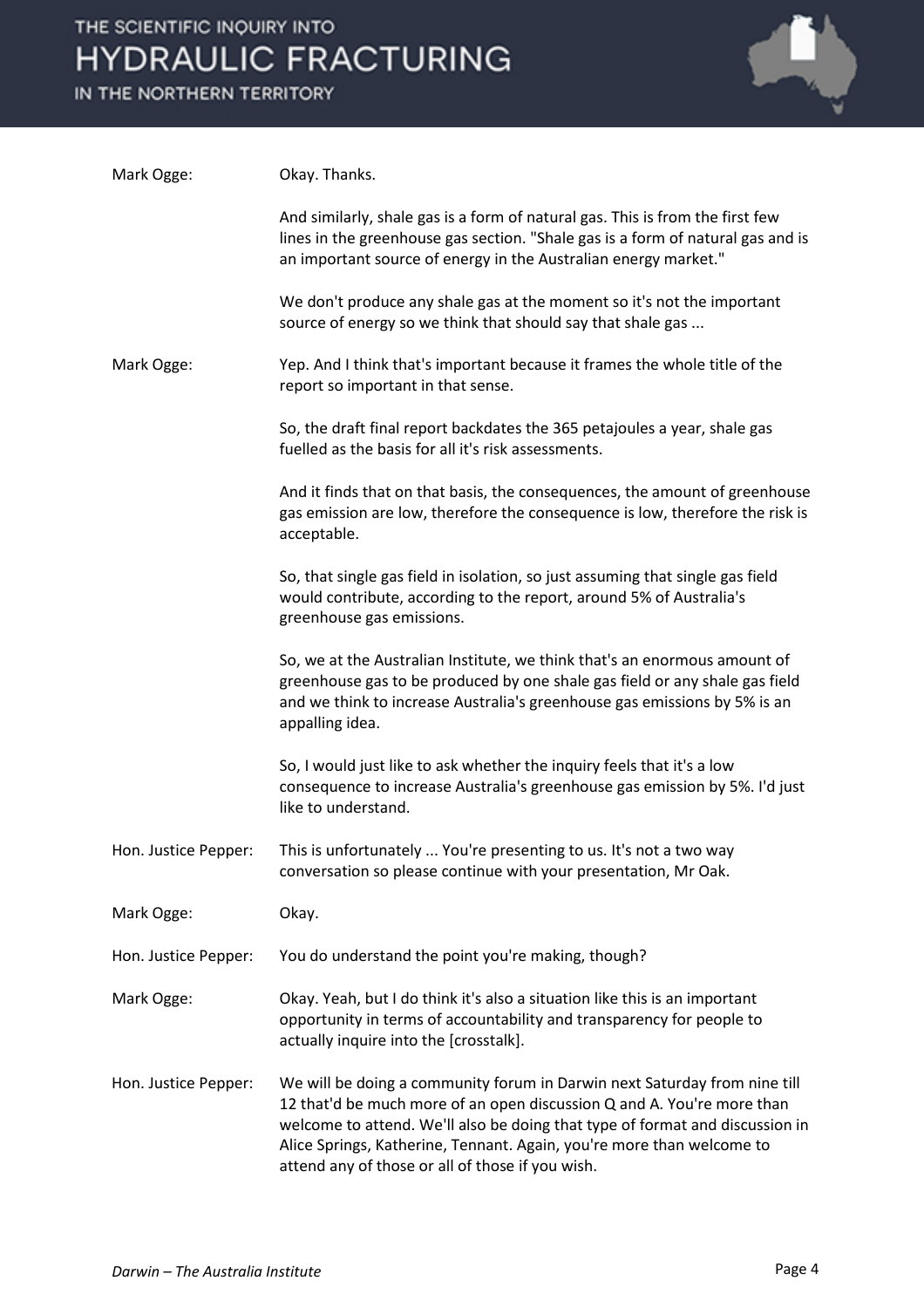IN THE NORTHERN TERRITORY



| Mark Ogge:           | Okay. I think it's difficult to ask in depth questions in those kinds of<br>situations but I'll see if I can make it.                                                                                                                                                                                                                                                                                                                                                                                                                                           |
|----------------------|-----------------------------------------------------------------------------------------------------------------------------------------------------------------------------------------------------------------------------------------------------------------------------------------------------------------------------------------------------------------------------------------------------------------------------------------------------------------------------------------------------------------------------------------------------------------|
| Hon. Justice Pepper: | Thank you.                                                                                                                                                                                                                                                                                                                                                                                                                                                                                                                                                      |
| Mark Ogge:           | Thanks for the invitation.                                                                                                                                                                                                                                                                                                                                                                                                                                                                                                                                      |
|                      | So along the same lines, that Paris commitment to 26 to 28 percent below<br>2005 levels by 2030 and so I won't phrase it as a question then but if we<br>increase our emissions from the gas industry then other industries have to<br>pick that up.                                                                                                                                                                                                                                                                                                            |
|                      | So the question is should that be the manufacturing industry? Should that<br>be the tourism industry? Should that be the agricultural industry? Somebody<br>else has to shoulder that burden if we increase Australia's emissions by 5%.                                                                                                                                                                                                                                                                                                                        |
|                      | There's obviously the scenarios needed by the DPIR and they have the<br>scenario that I think is 1240 petajoules a year which is the 3400 petajoules a<br>day and that would have [inaudible] emissions according to the report in<br>table 9.4 of 98.8 million times of emissions and sure, some of that is<br>encounter in isn't burnt in Australia or quite a lot of it but putting the<br>equivalent to almost 20% of Australia's emissions into the atmosphere is an<br>enormously, I would say, damaging thing to do that we are very concerned<br>about. |
|                      | So that's the DPIR scenario. Now, the report based its entire risk assessment<br>only in the isolated 325 petajoules a year, gas fuel, and we think that's<br>actually not consistent with the terms of reference which say that the<br>cumulative impacts and risks should be looked at.                                                                                                                                                                                                                                                                       |
|                      | So there is a risk that the production levels could be higher than 365<br>petajoules a year. In fact we think  Where our view is it's pretty likely<br>when you throw in shale oil as well and at the very least, a number of<br>scenarios should have been worked out. We think that's not in line with the<br>Doesn't fulfil the terms of reference.                                                                                                                                                                                                          |
|                      | The other big question is there's no reference to shale oil. So, in the US and<br>in the US in particular, shale oil is a major driver of shale development over<br>there. The Geoscience Australia think it's likely to be or could be a key driver<br>of development here. There's a 4.7 billion barrel estimate from the EIA of<br>shale oil in the Northern Territory and liquids are very valuable so they are a<br>key driver in development so that can actually make it much more profitable<br>and can actually drive development.                     |
|                      | So, it seems really strange to us when given the terms of reference which<br>don't say shale gas in particular does help us to say unconventional<br>reservoirs.                                                                                                                                                                                                                                                                                                                                                                                                |

It's very.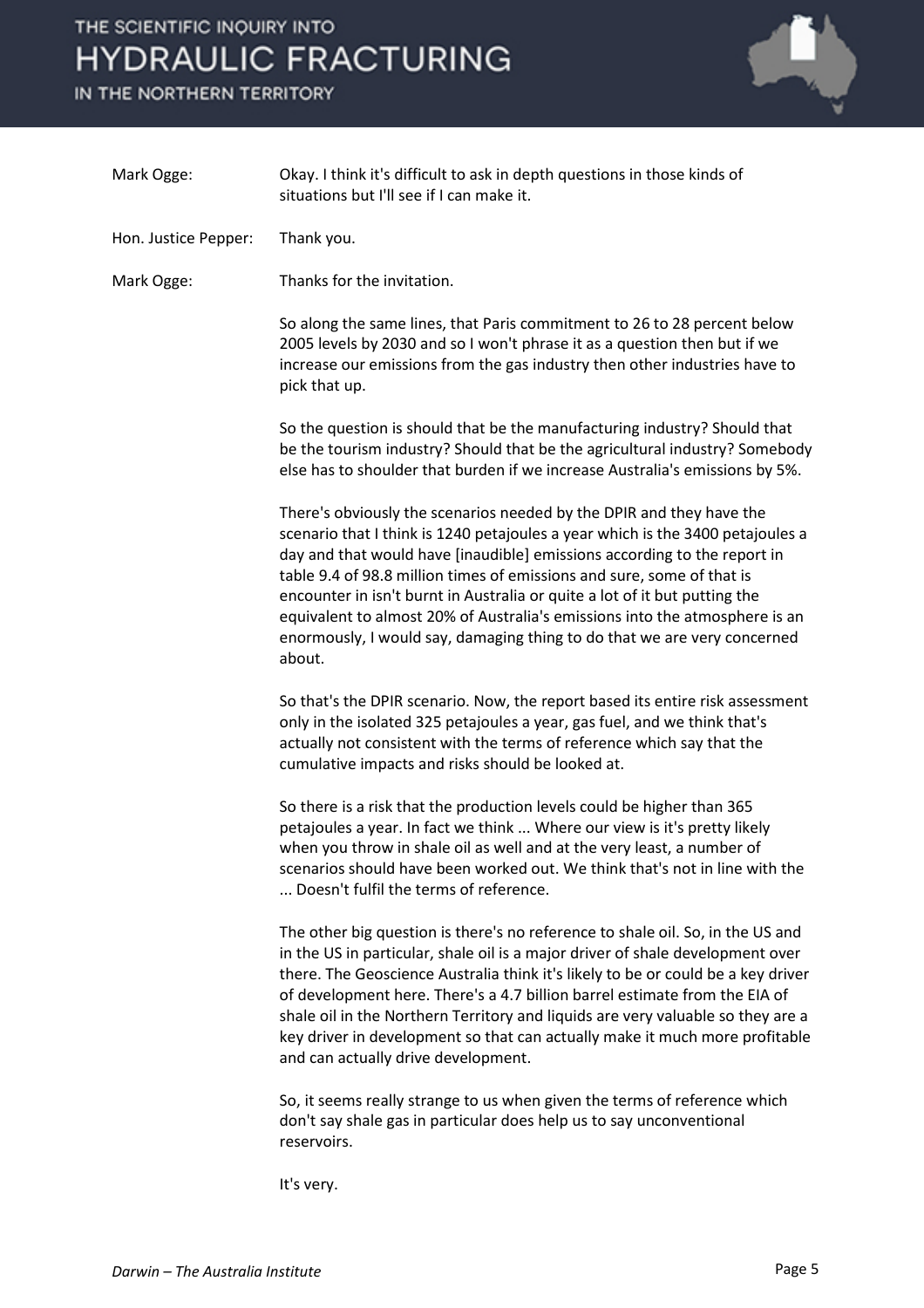

| Mark Ogge:           | Unconventional reservoirs, we think it's strange that the inquiry report is<br>silent on shale oil and this is a  I actually took this from Tim Forcey's<br>submission and that just gives a bunch, it's illustrative, so it just uses  it<br>makes assumptions about the value of a barrel of oil and the value of a<br>certain amount of gas and it shows you, depending on how wet or dry the<br>resources that's being exploited, the difference in the relative value of gas<br>and liquids. |
|----------------------|---------------------------------------------------------------------------------------------------------------------------------------------------------------------------------------------------------------------------------------------------------------------------------------------------------------------------------------------------------------------------------------------------------------------------------------------------------------------------------------------------|
|                      | So, it's a really, really important thing, I think and I think it's also really worth<br>pointing out that  well, yeah anyway, I just think it needs to be  before<br>shale oil  shale oil has a whole range of impacts and risks associated with it<br>as well, so I think it's-                                                                                                                                                                                                                 |
| Hon. Justice Pepper: | Have you read the terms of reference? You're aware that there's a particular<br>definition given to unconventional reservoir? That only picks up gas?                                                                                                                                                                                                                                                                                                                                             |
| Mark Ogge:           | Okay, does that  but is shale, is oil not on this, is there some reason that it<br>can't be extracted?                                                                                                                                                                                                                                                                                                                                                                                            |
| Hon. Justice Pepper: | No.                                                                                                                                                                                                                                                                                                                                                                                                                                                                                               |
| Mark Ogge:           | Because there's the whole-                                                                                                                                                                                                                                                                                                                                                                                                                                                                        |
| Hon. Justice Pepper: | As you've pointed out, we're unfortunately guarded by our terms of<br>reference. I made exactly the same point to Origin this morning, when other<br>paths were begun to stray down but the definition of unconventional<br>reservoir limits us to shale gas only.                                                                                                                                                                                                                                |
| Mark Ogge:           | Okay. Well, I think that's really unfortunate and also, we have-                                                                                                                                                                                                                                                                                                                                                                                                                                  |
| Hon. Justice Pepper: | We didn't draft them.                                                                                                                                                                                                                                                                                                                                                                                                                                                                             |
| Mark Ogge:           | No, no and I accept that. That is a very unfortunate constraint. Maybe I'll<br>need to hold another inquiry on that, before that's allowed to go ahead. I<br>mean, Origin-                                                                                                                                                                                                                                                                                                                        |
| Hon. Justice Pepper: | I'm not volunteering to chair it.                                                                                                                                                                                                                                                                                                                                                                                                                                                                 |
| Mark Ogge:           | I sympathise but Origin are actively looking for  are actually targeting shale<br>gas in the Northern Territory as well.                                                                                                                                                                                                                                                                                                                                                                          |
|                      | Anyway, so on the 365 petajoules a year thing that the whole risk<br>assessment was based on, we think that's possible but Queensland, for<br>instance, went from a standing start to 1500 petajoules in under eight years<br>and they don't have shale oil to make it even more profitable.                                                                                                                                                                                                      |
| Hon. Justice Pepper: | It's probably something we can look at. At some point.                                                                                                                                                                                                                                                                                                                                                                                                                                            |
| Mark Ogge:           | The Marcellus shale, is a resource that's smaller than the Northern Territory<br>resource and that's doing 6860 petajoules a year, last year.                                                                                                                                                                                                                                                                                                                                                     |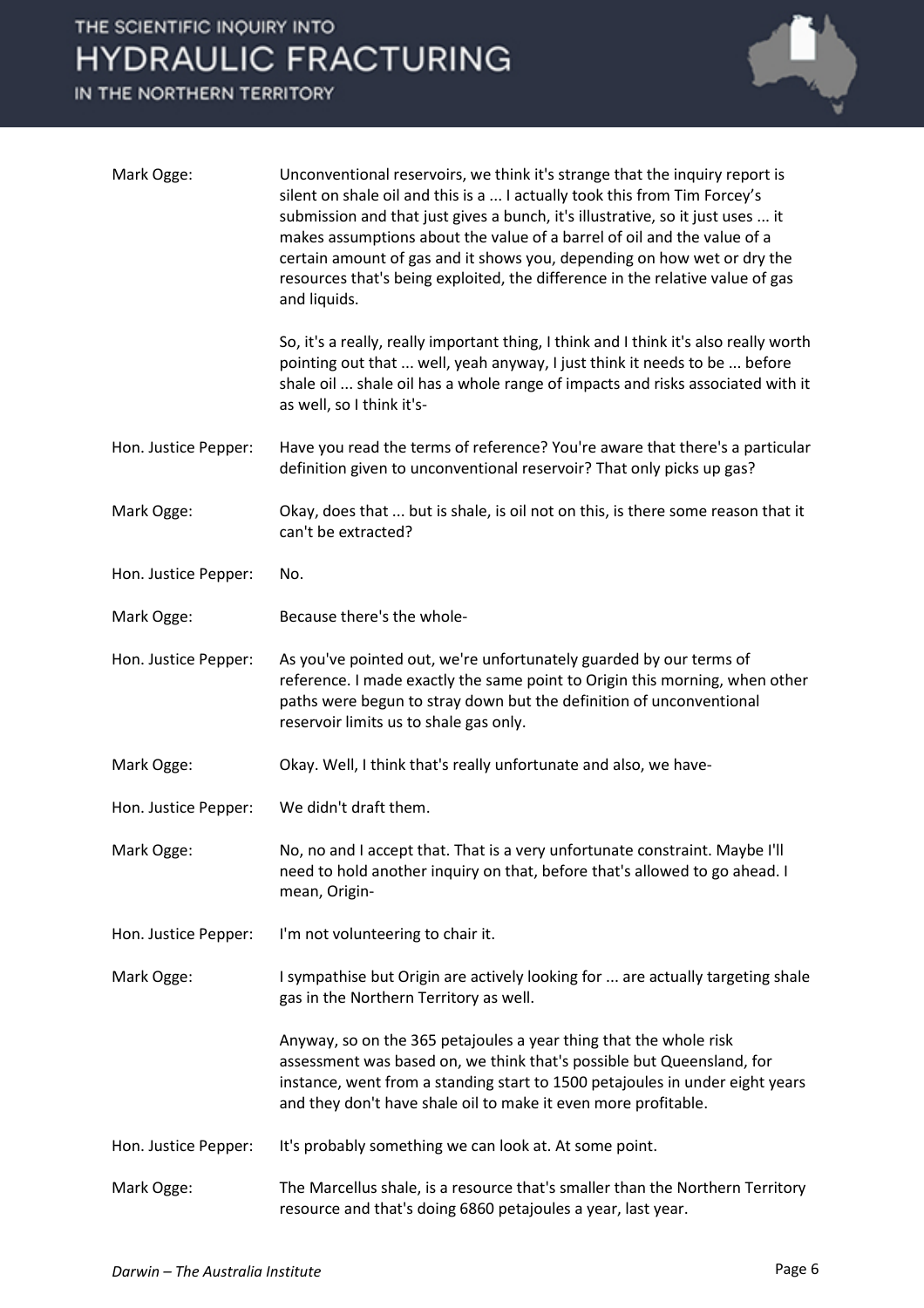

So, our view is that the risk analysis should be done on the entire resource. We looked at the entire resource and we looked at the over the lifetime of 256,000 ... 250 odd thousand petajoules, the combustion emissions alone would be 12.2 billion tonnes of CO<sub>2</sub>, equivalent; and you can see we've done a couple of ... we've assumed 5% fugitive emissions, you could make whatever assumption you like but fugitive emissions could potentially increase that a lot but the main point is that even if we assumed fugitive emissions is zero, we don't think this should go ahead because 12.2 billion tonnes of  $CO<sub>2</sub>$  into the atmosphere is just unacceptable, in our view.

Now there's a few other things ... that's kind of the guts of what I want to say but there's a few things that I want to point out. There's a number of comparisons that we think are misleading or incorrect in the report and one of them is that, at the beginning of the report, for some reason the draft report compares the methane emissions from natural gas production to the annual anthropogenic greenhouse forming effect of carbon dioxide, so all carbon dioxide.

So, for us, it seems a strange comparison. To take a subset of natural gas emissions and compare it to the entire output of carbon dioxide. Sure, compare carbon dioxide to natural gas emissions. Sure, compare methane emissions globally to carbon dioxide emissions globally but to take a small part of ... arguably a small part of the natural gas emissions and compare it to all carbon dioxide emissions, it seems like it's kind of a way to make methane emissions look small and there's also not really a reason to, in the context of the report, to make that comparison on a global scale.

But anyway, in our view, the calculation is in footnote 17 and it's got this equation, 2.3% x 0.9% x 0.33% and we take issue with all three of those numbers. The 2.3% is meant to be the effect of methane, compared to the annual added climate effect of anthropogenic carbon dioxide greenhouse effect, over the decade and yet the report uses a global warming potential over a hundred years, when the correct factor to use would be the 10 year global warming potential because you've made the comparison over a decade.

In which case, the climate effect would be 7%, not 2.3% and the other way you can calculate it is with radiative warming factor. In which case, the result would be 6%.

The second figure is 0.9 ... 0.19 I should say and that's that fossil fuel methane emissions make up a total of ... the proportion that they make up of total global methane emissions. So, our issue with this is that it compares fossil fuel methane emissions, including from natural sources, with anthropogenic CO<sub>2</sub>.

So, the more straight forward comparison would be to compare anthropogenic methane emissions with  $CO<sub>2</sub>$  emissions and if you did that, rather than fossil fuel emissions being 16% of ... sorry, fossil fuel methane emissions being 16%, they'd be ... I'm confusing myself here ... they'd be ... sorry, rather than being 19%, they'd be 32%.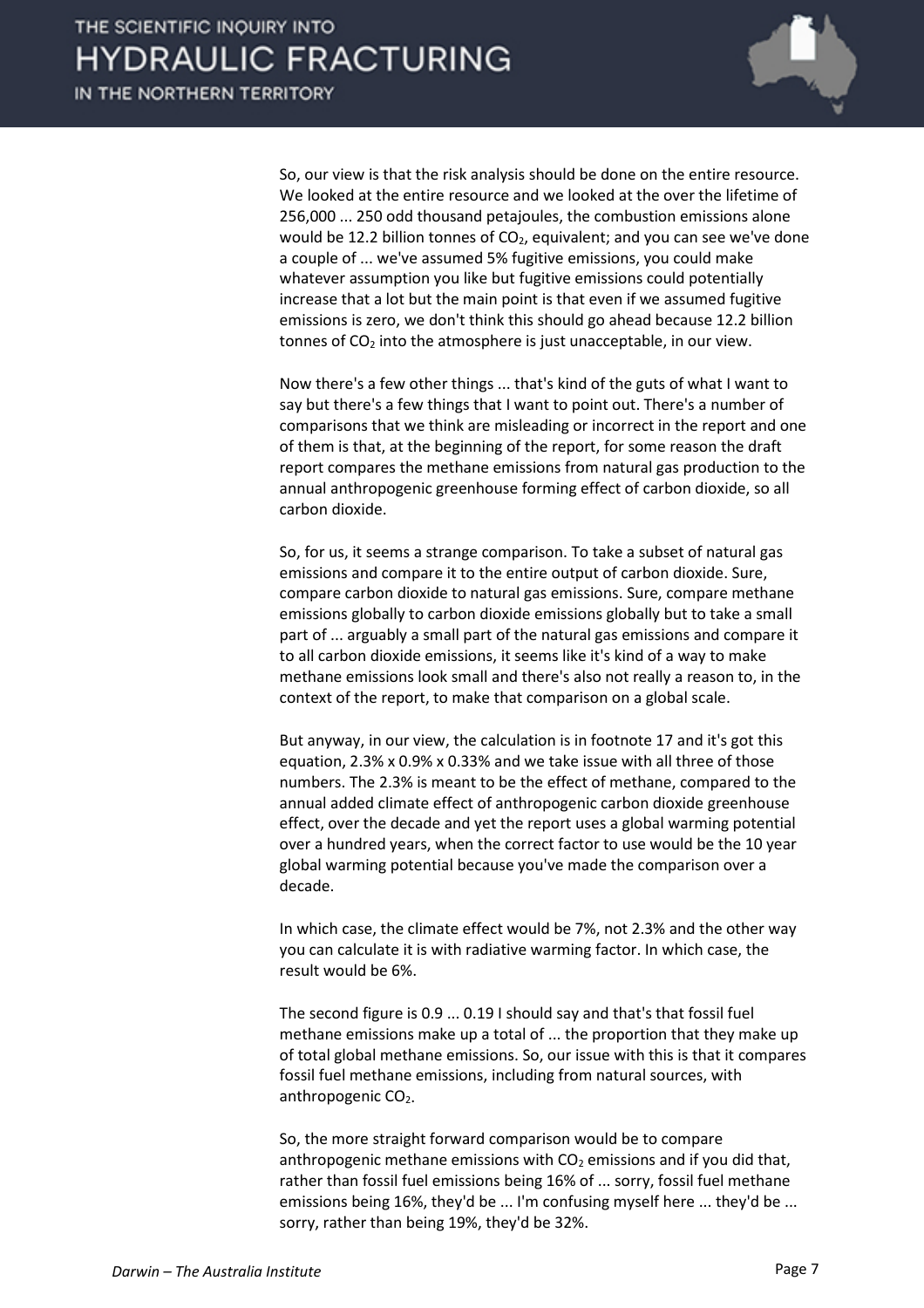

So, we just think the comparison is flawed in that case; and the third figure, which is 0.33%, which is the percentage of fossil fuel methane emissions that come from natural gas, we think that shale oil should be included there because we're talking about shale reservoirs that are going to have gas and oil, so we think the appropriate comparison here would be two thirds. So, that really changes the equation and the other thing that actually is the real clincher and I've just taken this quote from Dimitri Lafleur's submission, who's one of the Melbourne University researchers. He says, "The most glaring omission" and that's in reference to this comparison, "is that the effect of methane emissions from gas production are being compared to total global carbon dioxide emissions, without acknowledging that 18.2% of the carbon dioxide emissions come from that same gas production."

So, the gas that is being burned, it's ignoring all the actual combustion emissions in that comparison that comes down to the 0.2%. So, we don't think that this entire comparison even is really relevant and needs to be in the report but things like that, when you put it in, it frames the report and gives a, we think, a misleading impression about the importance of methane emissions, it understates ... but all of those things consistently understate the impact of methane emissions on the world's climate. That's our concern with that.

Look, this is probably going into it a bit much but it's kind of important, there's a section of the report that says that methane emissions from natural gas, as a fraction of production, have declined from approximately 8% to 2% over the last three decades and this research has actually come out since the draft final report but it's important that NOAA and NASA, in a report called Worden reconciled the methane budget anomaly and found that actually, fossil fuel methane has increased by 12 to 19 million tonnes a year and it actually resolves the anomaly that [Schweitzker Et Al 01:49:46] report is referring to. Talking in a little more detail but it's probably just something to note I think.

Finally, really on the likely level of methane emissions, this is from our report that the draft report cites about a review of methane emissions among conventional gas in Australia. We compare the various levels of measured methane emissions, when methane's being measured in the atmosphere to the factor based emissions assumptions that are used by so many American petroleum Institute Compendium and other sources. You can see some of them are ranges, but the basic point is that every time they figure out a theoretical factor based likely level of emissions, and then every time they fly a plane over these shale fields, they find actual leakage rates that are far, far higher. Higher to the point of being pretty scary, up to seventeen percent.

Now, the draft final report essentially dismisses the higher ratings. What it says is in particular it is difficult if not almost impossible to distinguish between many sources of emissions, when considering the results from top down investigations. So, it's essentially dismissing all of those higher measured emissions in favour of the factor based ones that aren't measured. They're based on assumptions.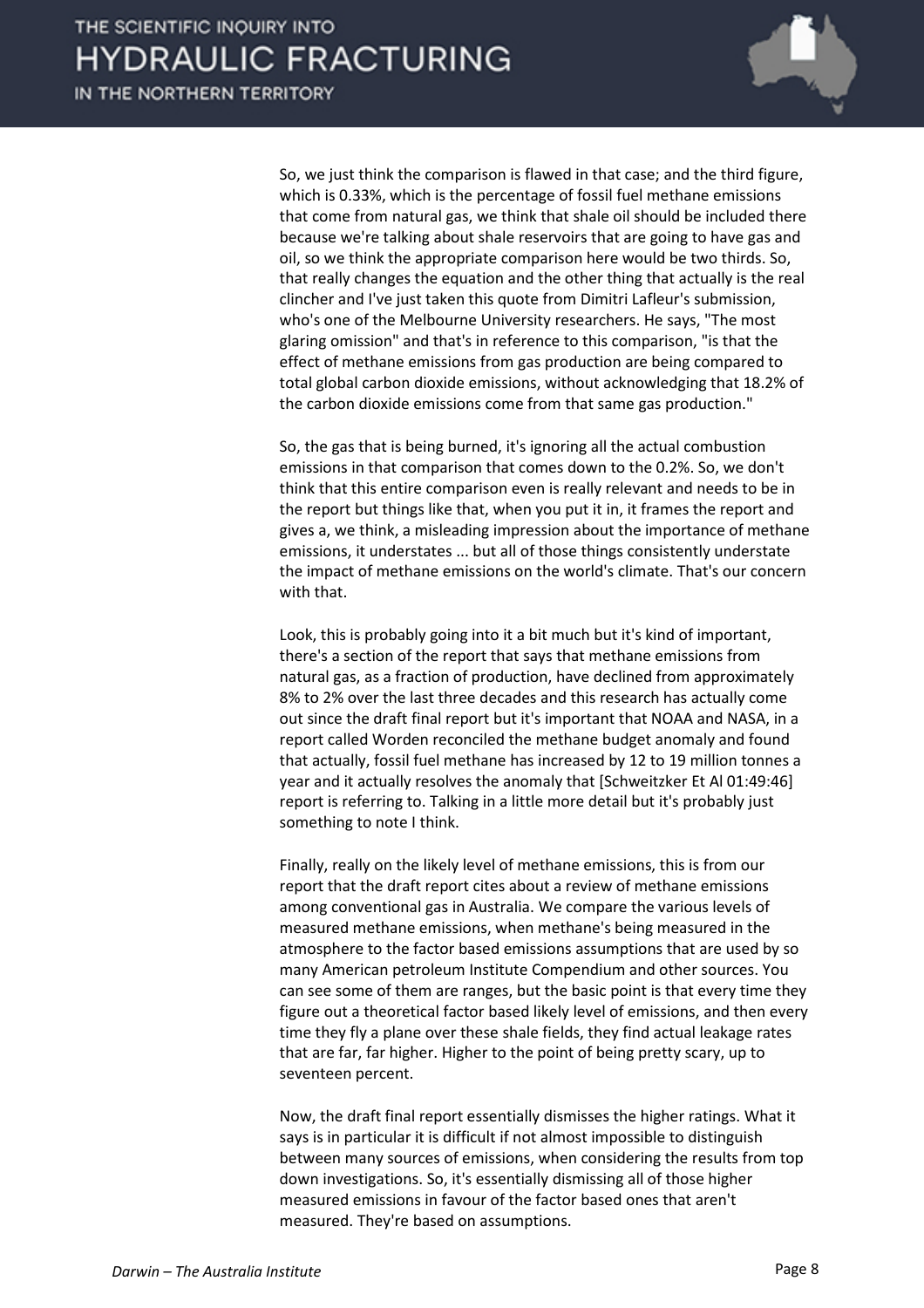

The thing is that statement is actually incorrect to say that it's almost impossible to distinguish between the many sources of emissions. I'm sorry. All of those reports that we cite do exactly that. They go into great detail to distinguish between the various sources of emissions. I'm just pointing out one example here. You can look at more, in our submission. Frankenburg et al. 2016 used top down infrared imaging to be able to accurately identify individual methane plumes, as small as two kilogrammes per hour. So, the statement that it's impossible, or difficult to actually identify the sources of the emissions is inaccurate. If you look in detail at those reports, you'll ... or just look at these photos, where they can actually pinpoint them to pipelines, processing plants, well pegs, et cetera.

So, we think it's pretty clear that you can't just dismiss all the measured stuff, and assume that the theoretical bottom up measurement is correct. The classic example is actually Allen et al., which is one of the biggest studies of bottom up ever done. They did it. There's details in our submission, but they measured a huge amount of well pads, and processing plants, and belvs and widgets, all over the place. They came up with, I think, 1.8% leakage rate. Then, they were found to have misinterpreted their measuring equipment, and were out by a factor of three to five.

That's proven. That is shown to be the case. Nobody has disproven these top down atmospheric measuring that are undertaken by the NOAA, and a whole lot of very, very highly regarded organisations. So, our recommendation is ... I've actually missed a slide there, but just to kind of make it clear, what we could be talking about in terms of a comparison that we've been making in terms of the total resource. If you burnt that total resource, which essentially is on its way to happening in the case of Marcellus shale. It'd be the equivalent to building, depending on your assumptions on fugitive emissions, somewhere between 50 and 130 coal power plants in Australia. No one would ever consider doing that. No one should ever consider opening up this resource, for exactly the same reason.

So, our recommendation is that the development of gas fields in the Northern Territory should not go ahead, under any circumstances, regardless of the level of fugitive emissions, from hydraulic fracking operations. Thank you.

- Hon. Justice Pepper: Thank you. Have you got ... Are those slides what was delivered, very late to the inquiry, yesterday? On Sunday?
- Mark Ogge: The slides I just brought in on a USB.

Hon. Justice Pepper: Right.

- Mark Ogge: But the report, and apologies it's so late, but the report was delivered late on Sunday.
- Hon. Justice Pepper: No, no. That's fine. I'm glad we've proceeded. That's the main thing. I just ... So, we have got a copy of your slides, as well?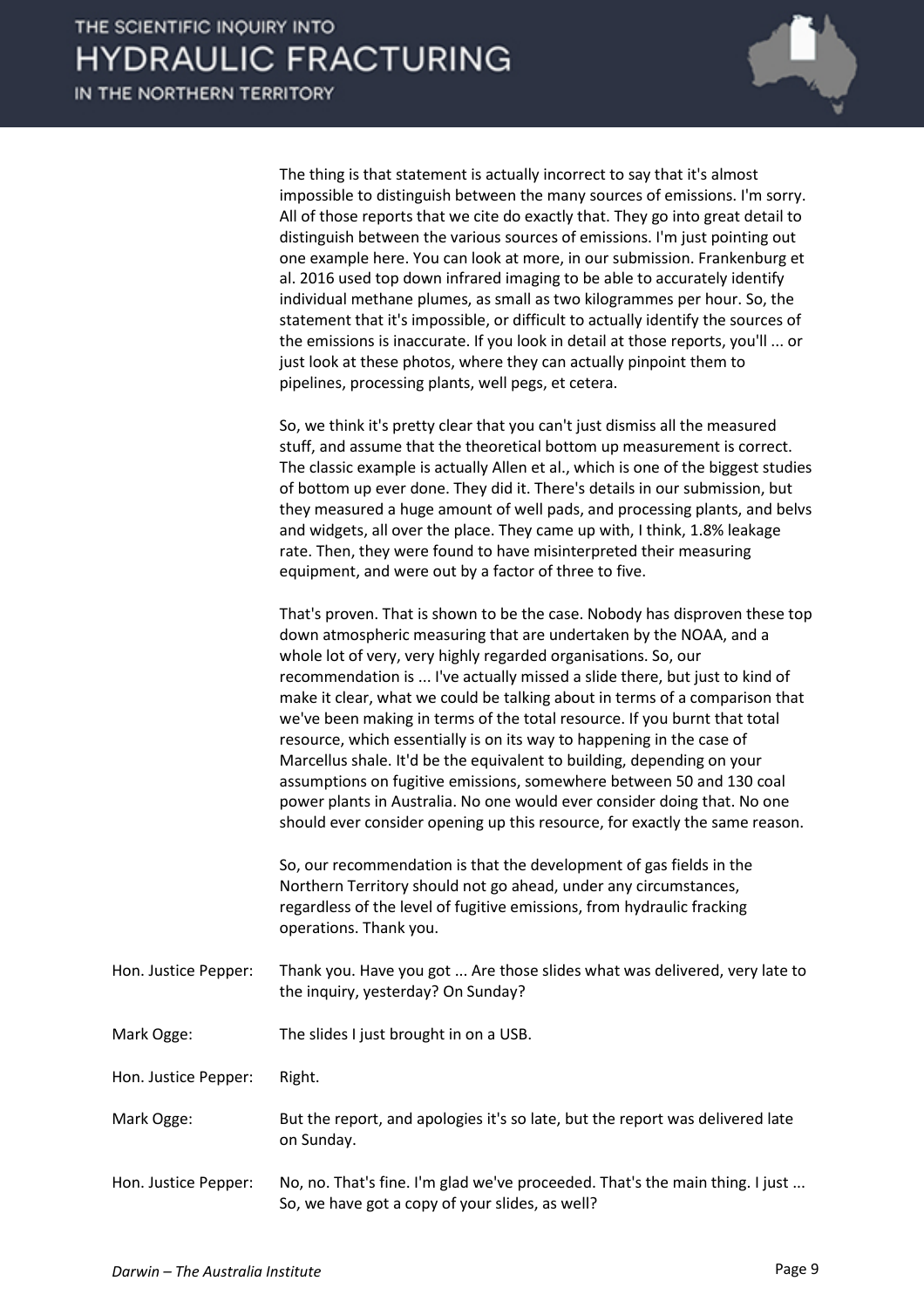

| Mark Ogge:           | Yes, you do. Yes.                                                                                                                                                                                                                    |
|----------------------|--------------------------------------------------------------------------------------------------------------------------------------------------------------------------------------------------------------------------------------|
| Hon. Justice Pepper: | All right. Okay. Yes. Thank you.                                                                                                                                                                                                     |
|                      | Questions?                                                                                                                                                                                                                           |
|                      | Yes. Dr. Beck.                                                                                                                                                                                                                       |
| Dr. Vaughan Beck:    | Yes. Just a couple of questions, observations. You're making the point of<br>saying, I think in your concluding statement that you shouldn't go ahead and<br>utilise all of the resource that's available in the Northern Territory. |
| Mark Ogge:           | We don't think the industry should be allowed to go ahead, because it's<br>unpredictable. Well, it's likely to be massive.                                                                                                           |
| Dr. Vaughan Beck:    | Okay. Now, in terms of the numbers that you were using. You're using 257<br>odd thousand petajoules, as the resource?                                                                                                                |
| Mark Ogge:           | Yes.                                                                                                                                                                                                                                 |
| Dr. Vaughan Beck:    | Now, in table, I think it's 6.1, it talks about a reserve, and then contingent<br>resources, and prospective resources. Are you aware of the differences<br>between those?                                                           |
| Mark Ogge:           | Yes. I am.                                                                                                                                                                                                                           |
| Dr. Vaughan Beck:    | So, the 257,000 petajoules represents which category?                                                                                                                                                                                |
| Mark Ogge:           | The total resource.                                                                                                                                                                                                                  |
| Dr. Vaughan Beck:    | Total resource.                                                                                                                                                                                                                      |
| Mark Ogge:           | Sorry. I've taken the 257,000. I didn't see table six point one. I was looking at<br>chapter nine, on the greenhouse gas emissions for                                                                                               |
| Dr. Vaughan Beck:    | In your submission, you've quoted 257,000 petajoules.                                                                                                                                                                                |
| Mark Ogge:           | Yes.                                                                                                                                                                                                                                 |
| Dr. Vaughan Beck:    | As the resource.                                                                                                                                                                                                                     |
| Mark Ogge:           | Yes.                                                                                                                                                                                                                                 |
| Dr. Vaughan Beck:    | That resource, I think is what's called a prospective resource.                                                                                                                                                                      |
| Mark Ogge:           | Yes. That's correct.                                                                                                                                                                                                                 |
| Dr. Vaughan Beck:    | A prospective resource  Just so we're talking the same things.                                                                                                                                                                       |
| Mark Ogge:           | Yeah.                                                                                                                                                                                                                                |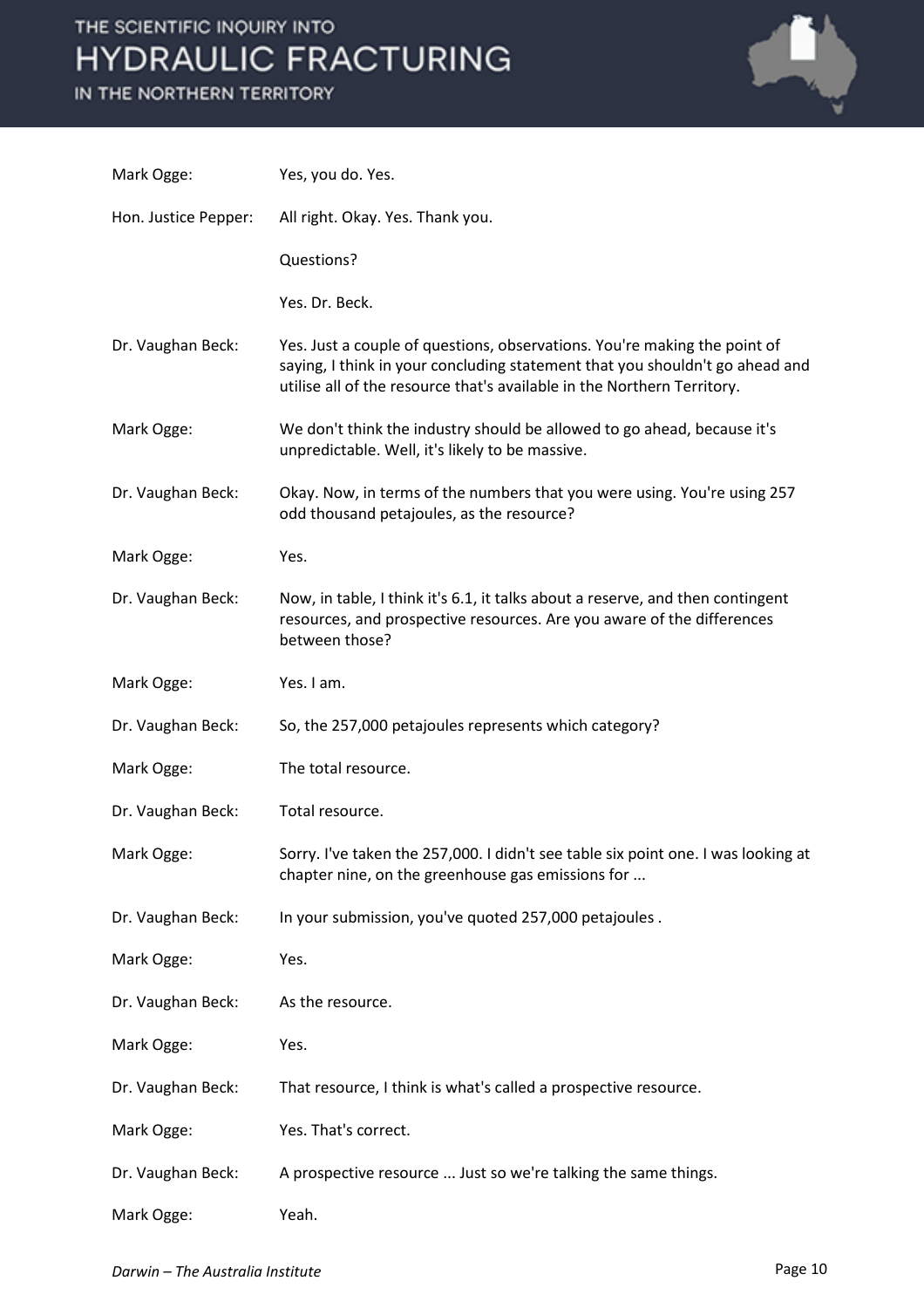

| Dr. Vaughan Beck: | There's a reserve, which are proved.                                                                                                                                                                                                                                                                                                                                                                                                                                                                                                                                                                                                                                                                                                                                                                                                                                                                                          |
|-------------------|-------------------------------------------------------------------------------------------------------------------------------------------------------------------------------------------------------------------------------------------------------------------------------------------------------------------------------------------------------------------------------------------------------------------------------------------------------------------------------------------------------------------------------------------------------------------------------------------------------------------------------------------------------------------------------------------------------------------------------------------------------------------------------------------------------------------------------------------------------------------------------------------------------------------------------|
| Mark Ogge:        | Yes.                                                                                                                                                                                                                                                                                                                                                                                                                                                                                                                                                                                                                                                                                                                                                                                                                                                                                                                          |
| Dr. Vaughan Beck: | There are contingent resources?                                                                                                                                                                                                                                                                                                                                                                                                                                                                                                                                                                                                                                                                                                                                                                                                                                                                                               |
| Mark Ogge:        | Yes.                                                                                                                                                                                                                                                                                                                                                                                                                                                                                                                                                                                                                                                                                                                                                                                                                                                                                                                          |
| Dr. Vaughan Beck: | Which are not yet commercial, because of need of further development of<br>technical, or better economic conditions. Then, the third category is what<br>one that I think you've used, which is prospective, and that's based upon<br>speculative data, and the  so there's a high level of uncertainty attached to<br>it, is the first thing.                                                                                                                                                                                                                                                                                                                                                                                                                                                                                                                                                                                |
|                   | Second thing is that there is a very large ratio between contingent resources<br>and prospective resources. Just taking the example of a table six point one,<br>there's a factor of at least 50 times the difference level, in resources. Just<br>trying to put some context around it.                                                                                                                                                                                                                                                                                                                                                                                                                                                                                                                                                                                                                                      |
|                   | I'm wondering, have you any sort of indication of what that would do to<br>Australia's production, if we used all of the contingent resource that you are<br>talking about, 250,000 petajoules, over a 50 year period?                                                                                                                                                                                                                                                                                                                                                                                                                                                                                                                                                                                                                                                                                                        |
| Mark Ogge:        | Yeah. That's the 12.2 billion tonnes of CO2.                                                                                                                                                                                                                                                                                                                                                                                                                                                                                                                                                                                                                                                                                                                                                                                                                                                                                  |
| Dr. Vaughan Beck: | In terms of Australia's current use of gas, averaged over a 50 year period,<br>that represents more than 100% of Australia's current usage of gas.                                                                                                                                                                                                                                                                                                                                                                                                                                                                                                                                                                                                                                                                                                                                                                            |
| Mark Ogge:        | Yeah. It's assumed that most would be exported. That's the assumption that<br>the inquiry uses as well.                                                                                                                                                                                                                                                                                                                                                                                                                                                                                                                                                                                                                                                                                                                                                                                                                       |
| Dr. Vaughan Beck: | We haven't made any assumptions, in regard to utilisation of 250,000<br>petajoules. That's your assumption that you're saying that all of that<br>resource will be used. Certainly, that is a conting-Sorry. It's a prospective<br>resource. There's no guarantee that will be that amount of resource<br>available to be actually extracted, under technical and commercial<br>conditions.                                                                                                                                                                                                                                                                                                                                                                                                                                                                                                                                   |
| Mark Ogge:        | Yeah. To be clear, we're not saying that that 250,000 petajoules would<br>definitely be extracted and burned. We don't know what's gonna happen.<br>The comparison I'm making is that in the case  So, that's an unknown.<br>With reserves, as I'm sure you're aware, a couple of years ago, everything<br>was prospective reserves, in the Northern Territory. As time goes on, they<br>get proved up, and prospective reserves, turn into contingent reserves, turn<br>into  Sorry. The prospective resource, turns into contingent reserves, turns<br>into proven reserves, and may get exploited. More gas is sometimes<br>discovered, and added to the prospective reserve.<br>For instance, before about 15 years ago, nobody would have thought any of<br>this gas could have been extracted, because the technology didn't exist. So,<br>the resource could actually end up being greater, in theory. Let's hope not, |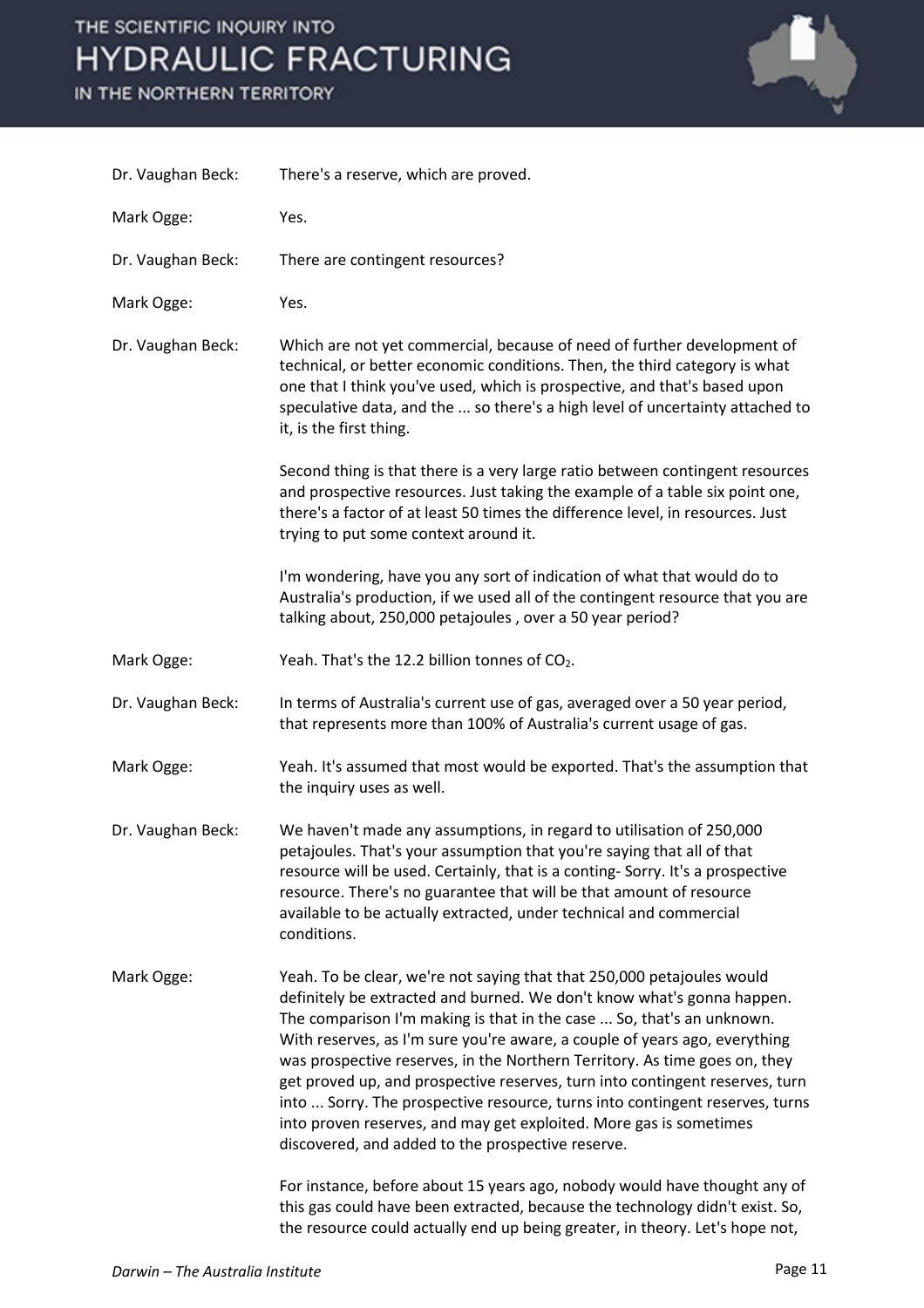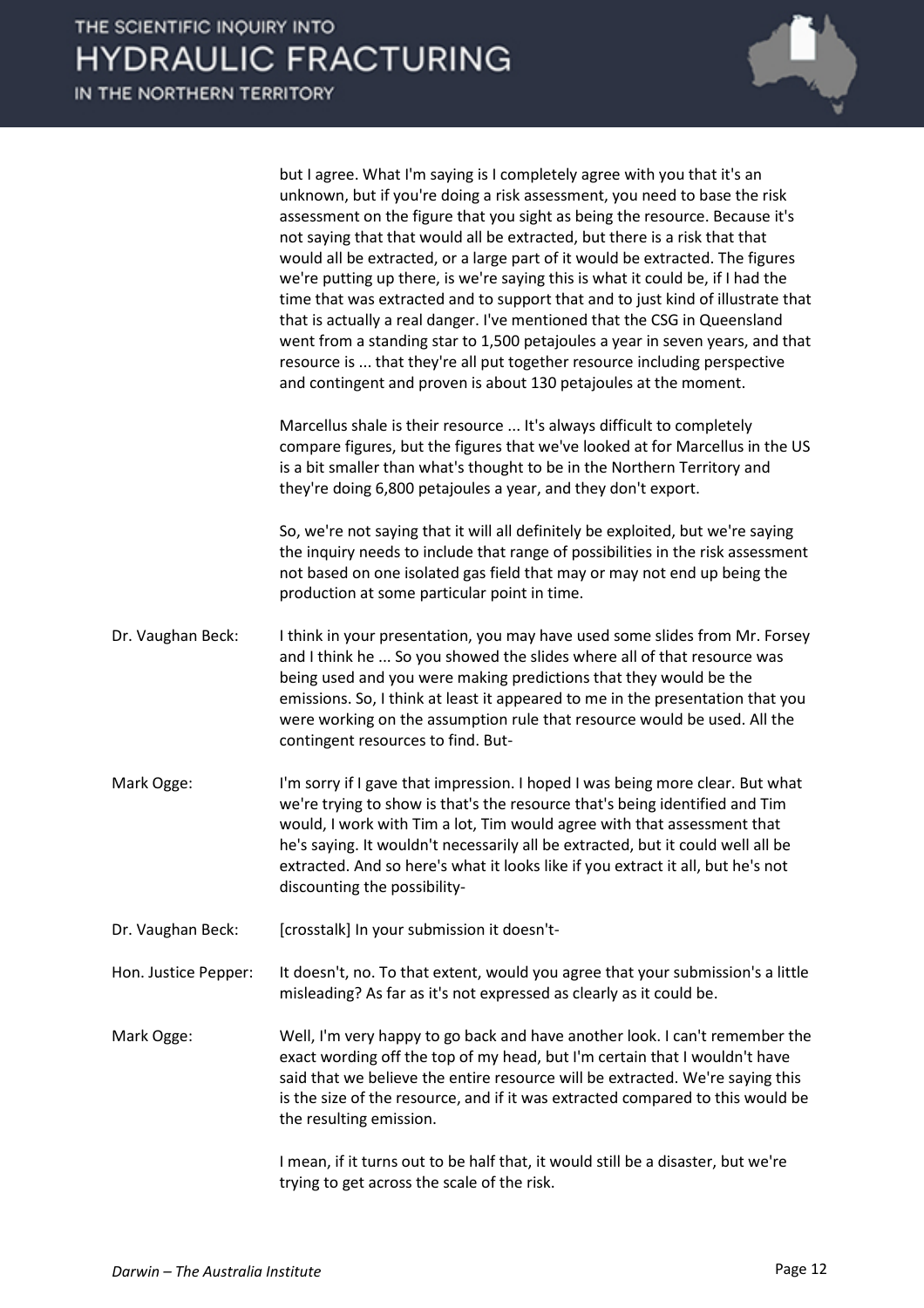

| Dr. Vaughan Beck:    | As I sort of noted, if it was all extracted over a 50 year period then it's<br>greater than Australia's current usage of gas which is both domestic and<br>export.                                                                                                                                                                                                                                                                                                                                                                                                                                                                                                                                          |
|----------------------|-------------------------------------------------------------------------------------------------------------------------------------------------------------------------------------------------------------------------------------------------------------------------------------------------------------------------------------------------------------------------------------------------------------------------------------------------------------------------------------------------------------------------------------------------------------------------------------------------------------------------------------------------------------------------------------------------------------|
| Mark Ogge:           | So, the Queensland CSG within 7 years was triple the amount of Australia's<br>domestic use. And you have an international market, you can just keep<br>building LNG terminals.                                                                                                                                                                                                                                                                                                                                                                                                                                                                                                                              |
| Dr. Vaughan Beck:    | I don't think it's tripled, our domestic use? I think it may have tripled the<br>total gas production-                                                                                                                                                                                                                                                                                                                                                                                                                                                                                                                                                                                                      |
| Mark Ogge:           | Triple production.                                                                                                                                                                                                                                                                                                                                                                                                                                                                                                                                                                                                                                                                                          |
| Dr. Vaughan Beck:    | The domestic use has remained reasonably constant.                                                                                                                                                                                                                                                                                                                                                                                                                                                                                                                                                                                                                                                          |
| Mark Ogge:           | Sorry, it's tripled production. So the exports have doubled. Our domestic<br>use, which is around 5 or 6 hundred petajoules a year. But I guess the point<br>I'm making is that our domestic use is no guide to the market when you're<br>opened up to global exports of LNG.                                                                                                                                                                                                                                                                                                                                                                                                                               |
| Dr. Vaughan Beck:    | Just one other observation, and I'll let other people have an opportunity to<br>comment. I think you went through and made some observations about the<br>applicability of some of the analysis in your study, the 2.3%. I would have to<br>disagree quite strongly with a number of assertions that you've made in the<br>submission and in the presentation. They are technical, and I'm happy to<br>have some discussion at a later juncture. But I just want to put on the record<br>that I disagree with that analysis.                                                                                                                                                                                |
| Mark Ogge:           | Okay. I'm very happy to fill over up with you, Dr. Vaughan Dr. Beck.                                                                                                                                                                                                                                                                                                                                                                                                                                                                                                                                                                                                                                        |
| Hon. Justice Pepper: | Dr. Ritchie.                                                                                                                                                                                                                                                                                                                                                                                                                                                                                                                                                                                                                                                                                                |
| Dr. David Ritchie:   | Thank you. I'm in the new side of the panel that certainly appreciates having<br>the Australian Institute available to apply what we expect of our, at least to<br>an extent, possible disinterested look at the data and get to the bottom of<br>some very complex issues.                                                                                                                                                                                                                                                                                                                                                                                                                                 |
|                      | The fact that the Institute has reached a conclusion that it is  the main<br>point of your submission to us today that it is, you completely believe that<br>it's an unacceptable risk under any circumstances to develop this resource.<br>That we have a kind of problem matching how to then deal with your<br>economic analysis. Because you seem to have taken very much the high end<br>of the  looking at the worst-case scenario. Which would if eventuate, it<br>would in effect make it extremely profitable. And yet in the economic<br>report, your argument is that it's basically barely, it's a marginal economic<br>proposal. And I'd just invite you to perhaps reconcile the two reports. |
| Mark Ogge:           | Sure. I'm sure Rod would be really happy to talk to go through the economic<br>impacts in detail. I didn't do that. But the main point is that ACIL report, as<br>far as I can see, excluded shale oil from its analysis.                                                                                                                                                                                                                                                                                                                                                                                                                                                                                   |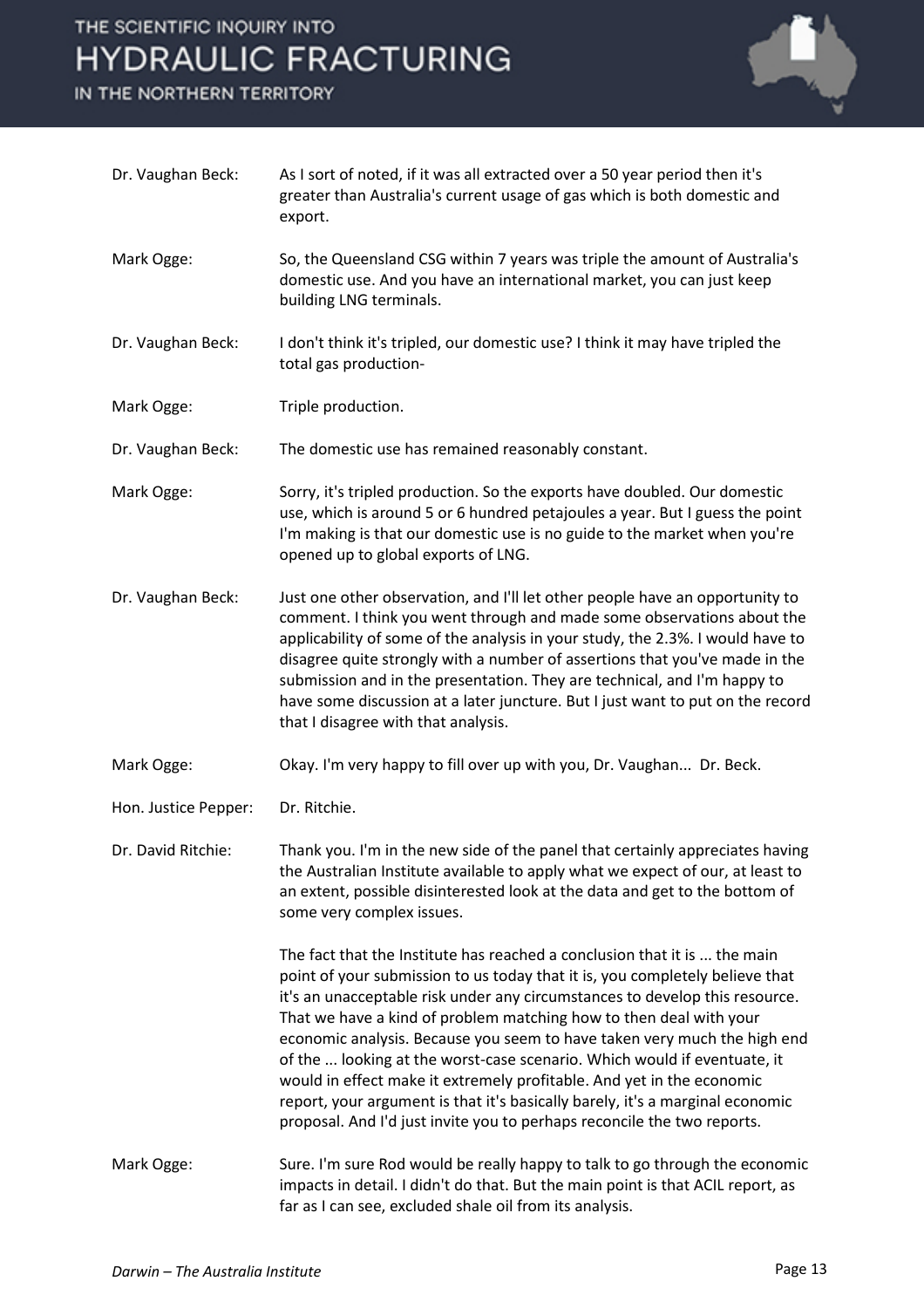

| Hon. Justice Pepper: | For the reasons I've explained.                                                                                                                                                                                                                                                                                                                                                                                                                                                                                                                                                                                                                                                                                                                                                                                                                                                                                                   |
|----------------------|-----------------------------------------------------------------------------------------------------------------------------------------------------------------------------------------------------------------------------------------------------------------------------------------------------------------------------------------------------------------------------------------------------------------------------------------------------------------------------------------------------------------------------------------------------------------------------------------------------------------------------------------------------------------------------------------------------------------------------------------------------------------------------------------------------------------------------------------------------------------------------------------------------------------------------------|
| Mark Ogge:           | For the reasons you've explained. Now if shale oil is the key driver of  I<br>mean Rod actually wasn't, I shouldn't state for Rod actually, but as far as I<br>know he hadn't looked at the implications for shale oil. But shale oil, if those<br>basins are opened up, shale oil is going to be a big part of it. You know quite<br>possibly the key driver and the ACIL analysis completely excluded it. So<br>when I realised that shale oil had come into play, that changes it.                                                                                                                                                                                                                                                                                                                                                                                                                                             |
| Dr. David Ritchie:   | I understand that, but it's the other way around isn't it? If the shale oil<br>becomes incredibly profitable, so what's the economic analysis  I mean<br>we, as a panel have been grappling with why do this? We're very aware,<br>conscious of the risks involved. And so we're looking at  Any risk has got to<br>be matched by what benefit is there? That was the basis of this<br>commissioning the ACIL report. Your economic analysis has said that on the<br>basis of that, it's probably even more marginal, the benefit than the report.<br>And as your presentation here is, well, actually it's very highly valuable<br>resource, at least in a short term economic sense, yet has catastrophic, as<br>you have put it, environmental consequences.                                                                                                                                                                   |
| Mark Ogge:           | Yeah. So-                                                                                                                                                                                                                                                                                                                                                                                                                                                                                                                                                                                                                                                                                                                                                                                                                                                                                                                         |
| Dr. David Ritchie:   | Kind of for both I guess is what I'm saying.                                                                                                                                                                                                                                                                                                                                                                                                                                                                                                                                                                                                                                                                                                                                                                                                                                                                                      |
| Mark Ogge:           | Yes. And who knows how the market plays out in the end. It's all speculation<br>by any of us. But what I would say is that the  And I haven't looked at it in<br>a huge amount of detail, but the gale scenario. That gale scenario, best case,<br>is I think a peak of 530 jobs a year. And so if that's your best case, that's in<br>the overall scheme of jobs in the Northern Territory or in Australia, that's<br>quite small for an industry. The gas industry is very good at getting resource<br>out of the ground and to market without using very many people. And so<br>maybe the gale theme is the outcome, maybe it's even more than that, but<br>if 530 people is your best case  And remember, if you think that's going to<br>be Territorians, when you've got a whole experienced industry winding<br>down in Queensland, I would say that it's likely that very few of those would<br>actually be Territorians. |
| Dr. David Ritchie:   | I really do understand that. My point is that in your analysis of our dealing<br>with the environmental risks, you have made a point that our terms of<br>reference cast some doubt about our ability to make a sound finding<br>because it doesn't include oil. You did not make that point in your economic<br>analysis.                                                                                                                                                                                                                                                                                                                                                                                                                                                                                                                                                                                                        |
| Mark Ogge:           | No because at that stage when Rod did that work we hadn't checked it. I<br>didn't start my work on it until after we'd made that submission.                                                                                                                                                                                                                                                                                                                                                                                                                                                                                                                                                                                                                                                                                                                                                                                      |
| Mark Ogge:           | Okay.                                                                                                                                                                                                                                                                                                                                                                                                                                                                                                                                                                                                                                                                                                                                                                                                                                                                                                                             |
| Mark Ogge:           | So that's why that's it started ringing alarm bells for me.                                                                                                                                                                                                                                                                                                                                                                                                                                                                                                                                                                                                                                                                                                                                                                                                                                                                       |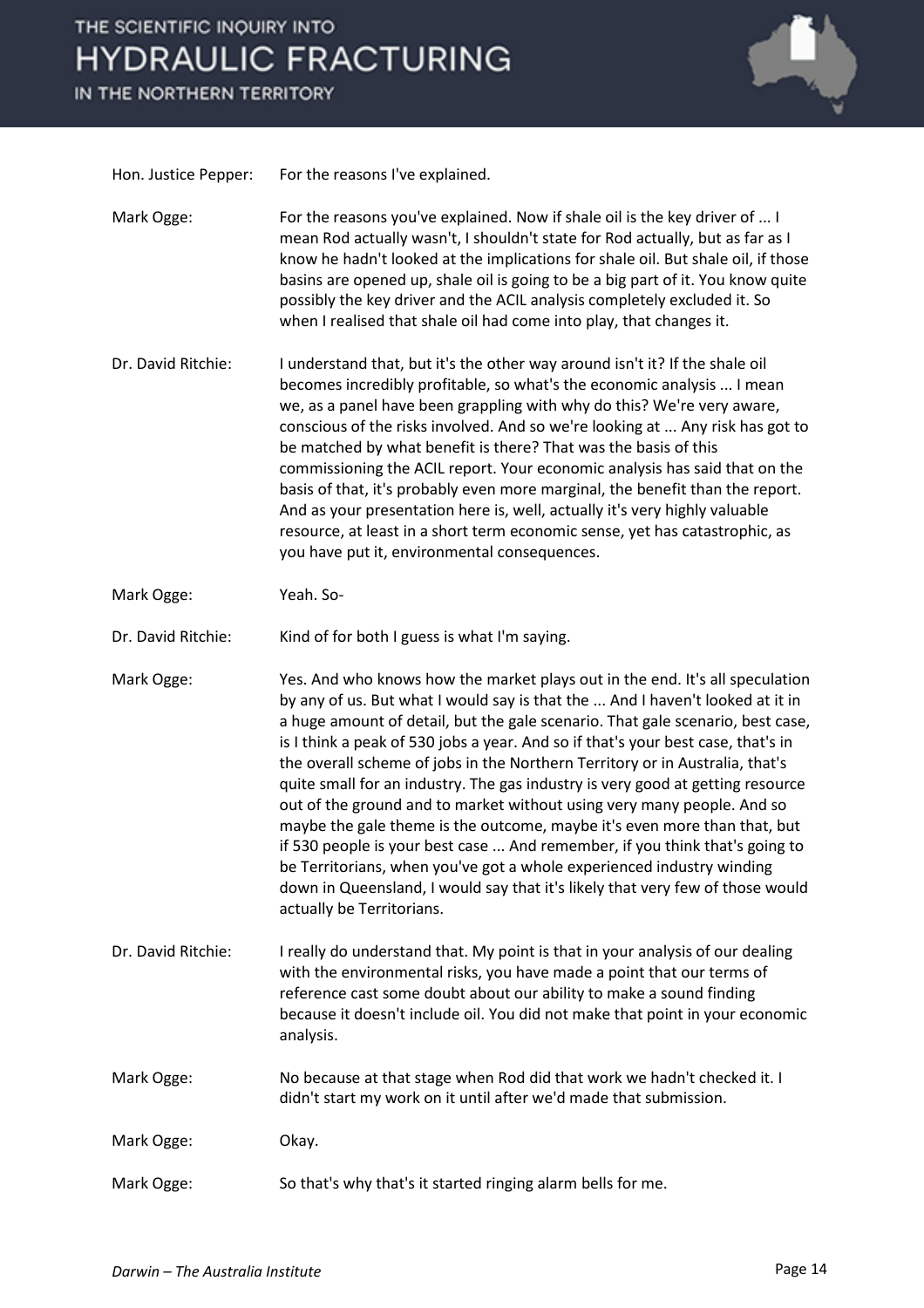

| Dr. David Ritchie:   | So just to [crosstalk 02:10:33] be clear, we would be  You would say that<br>economic analysis made did in fact turn out to be a much brighter economic<br>analysis and the environmental consequences considerably higher.                                                                                                                                                                                                                                                                                                                                                                                                                                                                                                                                                                                                                                                  |
|----------------------|------------------------------------------------------------------------------------------------------------------------------------------------------------------------------------------------------------------------------------------------------------------------------------------------------------------------------------------------------------------------------------------------------------------------------------------------------------------------------------------------------------------------------------------------------------------------------------------------------------------------------------------------------------------------------------------------------------------------------------------------------------------------------------------------------------------------------------------------------------------------------|
| Mark Ogge:           | Yeah. I think the economics could be brighter for the gas industry for sure<br>but I don't think that many of those benefits pass on to the local economy<br>and also I think there's a couple of things that are really important to<br>remember, and one is that there's a displacement effect with gas<br>development and that's being clocked throughout every gas development<br>ever. Knocks out other industries and you have to also think about the truck<br>movements, things like the truck movements not just from fracking but from<br>oil where they actually use tankers to get oil. I'm just imagining what that's<br>going to do to other industries in the Northern Territory. So sure, maybe<br>I'm just saying even if you get your gale as I'm suggesting, is a risk here, the<br>economic benefits are definitely not as rosy as they've been painted. |
| Hon. Justice Pepper: | Yes. Professor Hart.                                                                                                                                                                                                                                                                                                                                                                                                                                                                                                                                                                                                                                                                                                                                                                                                                                                         |
| Prof. Barry Hart:    | I had  You've obviously focused on green house gas.                                                                                                                                                                                                                                                                                                                                                                                                                                                                                                                                                                                                                                                                                                                                                                                                                          |
| Mark Ogge:           | Yes.                                                                                                                                                                                                                                                                                                                                                                                                                                                                                                                                                                                                                                                                                                                                                                                                                                                                         |
| Prof. Barry Hart:    | Aspect  I'm just wondering whether the Australia Institute has any other<br>views on some of the other potential risks of a shale gas industry? Water,<br>land, cultural                                                                                                                                                                                                                                                                                                                                                                                                                                                                                                                                                                                                                                                                                                     |
|                      | We don't have the luxury of only viewing one aspect.                                                                                                                                                                                                                                                                                                                                                                                                                                                                                                                                                                                                                                                                                                                                                                                                                         |
| Mark Ogge:           | Yeah. That's right. I mean  I guess I'm  Sorry, I'm not speaking to a<br>specific piece of research here but you know, views on it. I think it's well<br>documented. Overseas there's a lot of cases of contamination of water<br>resources. There's been a lot of mishaps, a lot of explosions, a lot of cases of<br>contamination. There's been questions over health. I think there's a whole<br>lot of other risks that concern me. I think it often badly impacts other  I<br>mean, one thing I am really aware of because I travel a lot talking in<br>communities that are actually dealing with this in Queensland. And it has a<br>big impact on existing industries so I think it's-                                                                                                                                                                               |
| Prof. Barry Hart:    | That's coal seam gas.                                                                                                                                                                                                                                                                                                                                                                                                                                                                                                                                                                                                                                                                                                                                                                                                                                                        |
| Mark Ogge:           | Yes.                                                                                                                                                                                                                                                                                                                                                                                                                                                                                                                                                                                                                                                                                                                                                                                                                                                                         |
| Prof. Barry Hart:    | You're not talking shale.                                                                                                                                                                                                                                                                                                                                                                                                                                                                                                                                                                                                                                                                                                                                                                                                                                                    |
| Mark Ogge:           | No, but I don't have an Australian comparison to that so  But the elements<br>of the industry cause the issues in Queensland like, the worker's camps, FIFO<br>the kind of boom and bust cycle to small economies. The crowding out of<br>agriculture, the taking up of transport, and capacity, all of those kinds of<br>things are the same whether it's shale or CSG. Possibly worse with CSG, just<br>with shale because you've got to move a whole lot more water and fracking<br>fluids around, etcetera.                                                                                                                                                                                                                                                                                                                                                              |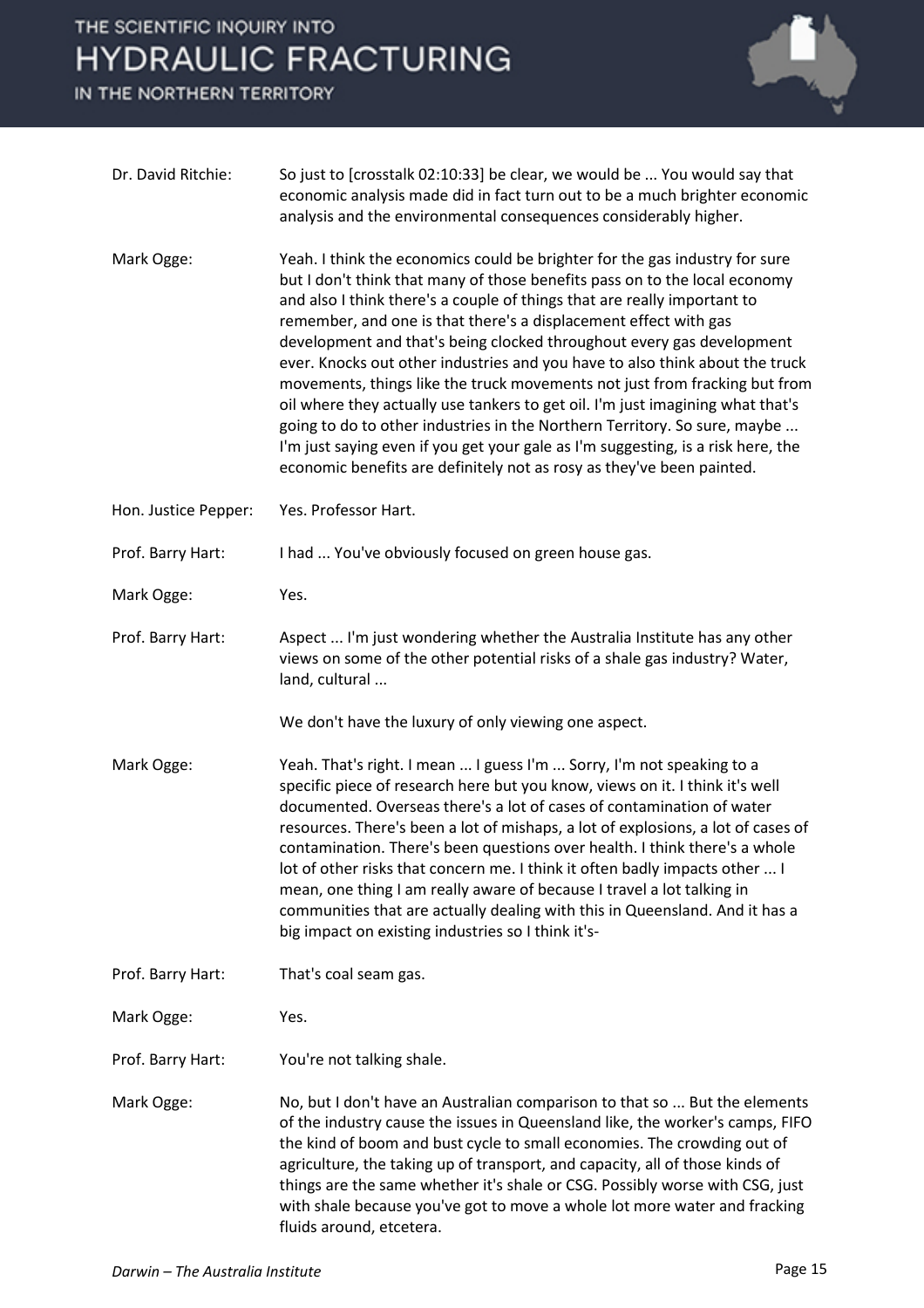

But yeah, we've done some research on the local economic impacts and I think that there's worries there, but I'd be ... My area, water and health, and stuff like that really aren't my area of expertise.

- Prof. Barry Hart: Thank you.
- Hon. Justice Pepper: Any further questions? I just wanted to clarify one thing that you said on your slides, it's in your submission that certainly we did say that development of the single shale gas-filled and isolation would increase Australia's greenhouse gases by five percent and you've given a reference there. Then you've gone on and said, "Incredibly the inquiry concludes this as low and a low consequence, and acceptable risk." Now, I'm just struggling to see where you get that information from given at 9.6 the risk is describes, or at least is assessed as medium. As it is at 9.6.2, medium. And then when you go to the back of the chapter, it certainly talks about a mitigated risk being achieved with ... After mitigation measures, are deemed to achieve an acceptable risk. Did you want to clarify what you've said in your submission to us?
- Mark Ogge: So low consequences and what ... Sorry.
- Hon. Justice Pepper: Medium. We've come up with a medium unmitigated risk.
- Mark Ogge: Okay. But the acceptable risk is mitigated.
- Hon. Justice Pepper: Yeah.
- Mark Ogge: Yeah.

Hon. Justice Pepper: Is that another illustration of where you've perhaps been a bit misleading?

- Mark Ogge: It might be. I'll need to look at it, but it could be a mistake. But for me the key thing is that the consequences are considered low.
- Hon. Justice Pepper: You'd also have to agree with me that nowhere do we recommend approval of an unconventional gas development. Do we?
- Mark Ogge: Where did I say that?

Hon. Justice Pepper: Yes. You have, in your executive summary.

- Mark Ogge: So it ... I think the overall gist of the draft report is to effectively recommend that it would be approved.
- Hon. Justice Pepper: Nowhere in our report, in any report, in anything we've published have we ever recommended that this industry be approved. Have we?
- Mark Ogge: We are not at the stage of making formal recommendation to the government at the moment, but I-